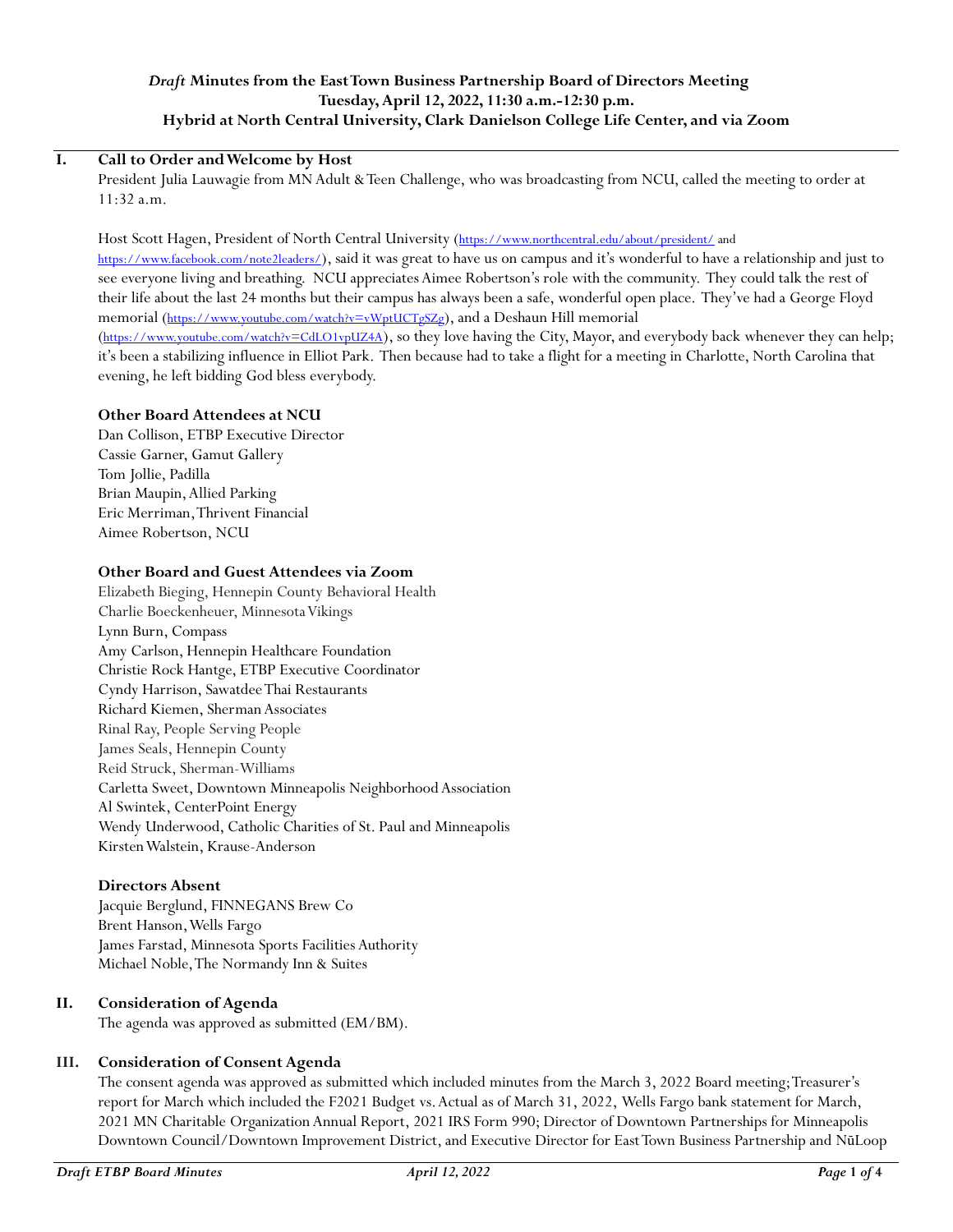Partners' report for February 27-April 2, 2022; and Executive Coordinator's report for the period 3/1/2022 to 3/31/2022  $(CS/RK)$ .

## **IV. Presentations**

**A. Committed to a Clean and Resilient Energy Future.** Dan informed us thatAl Swintek, Manager of Local Government Relations at CenterPoint Energy (<https://www.linkedin.com/in/al-swintek-763aab12> an[d https://www.zoominfo.com/p/Al-](https://www.zoominfo.com/p/Al-Swintek/51914393)[Swintek/51914393](https://www.zoominfo.com/p/Al-Swintek/51914393)), has been a colleague and friend of East Town for a long time and serves on the NūLoop Partners Steering Committee where he gave an incredible presentation on CP's innovation in emerging green technology, so he asked him to give the same presentation to the ETBP Board.

Swintek then gave a brief history of his background with CNP where he'll have been for 42 years this August. He started when he was in college and worked in various positions leading up to his current position in local government relations which brings him in contact with organizations like the ETBP, Downtown Council, Minneapolis Regional Chamber, and many other business-related community outreach activities.

Next, he gave an overview of CNP; it's the local gas distribution company in Minnesota headquartered in Houston, Texas and is committed to a clean and resilient energy future. They were founded in 1870 ([https://www.centerpointenergy.com/en](https://www.centerpointenergy.com/en-us/corporate/about-us/company-overview/company-history)[us/corporate/about-us/company-overview/company-history](https://www.centerpointenergy.com/en-us/corporate/about-us/company-overview/company-history)), serve 6 states, and are similar to Xcel Energy down in Houston in that they serve both gas and electric, however, in Minnesota they serve 100% natural gas. Most of their 1,200 employees work for three large unions and they have 14,000 miles of pipeline infrastructure throughout Minnesota. They have four facilities in Minneapolis, the first being in the ETBP area at 1240 West River Parkway across from the new Eleven (<https://elevenontheriver.com/>). CNP receives gas from wells it doesn't own sent through pipes it doesn't own and takes custody once it reaches Minnesota from Northern Natural Gas Company and then distributes it through the 900 miles of pipe in Minneapolis as the final leg of the supply chain. They don't markup natural gas, so if they buy it for \$5, they sell it for \$5, but have a distribution charge which stays the same and is regulated by the Minnesota Public Utilities Commission (<https://mn.gov/puc/>).

Swintek then described the ways they're committed to a clean and resilient energy future. Because they serve natural gas, a fossil fuel, and know people are concerned about greenhouse gas emissions, climate change, and global warming as they themselves are, they're doing what they can to ensure the products they sell and the people who are using their products are being as efficient and clean as possible. Because services are evolving to meet customer and community needs and expectations, there are two parts to achieving their clean energy goals by 2035 ([https://sustainability.centerpointenergy.com/net](https://sustainability.centerpointenergy.com/net-zero/)[zero/](https://sustainability.centerpointenergy.com/net-zero/)), Net Zero emissions from company operations which they can control, and reduce carbon emissions from customer end use by 20-30% which they cannot control as easily.

Looking at where they started on the Mississippi riverfront with an old photo looking northwest, it shows the area was a former industrial complex with smoke stakes across the river that are still there, the Stone Arch Bridge, mill ruins, and rail tracks. Swintek explained they took coal, heated and cooked it and the gas that came off was used to light the streetlights by CP's predecessor, the Minneapolis Gas Light Company. They've come a long way since cooking coal and lighting streetlights, so when it comes to controlling climate, trying to reduce carbon emissions and greenhouse gas (GHG) emissions, today it requires legislation, innovation, conservation, and doing a lot of things differently, e.g.:

- **1.** Legislation. In 2021 there were two major pieces of legislation that were passed, ECO Act ([https://fresh-energy.org/eco](https://fresh-energy.org/eco-act-becomes-law-modernizing-minnesotas-energy-efficiency-policy)[act-becomes-law-modernizing-minnesotas-energy-efficiency-policy](https://fresh-energy.org/eco-act-becomes-law-modernizing-minnesotas-energy-efficiency-policy)), and Natural Gas Innovation Act [\(https://environmental](https://environmental-initiative.org/news-ideas/natural-gas-innovation-act-advancing-minnesotas-clean-energy-future/)[initiative.org/news-ideas/natural-gas-innovation-act-advancing-minnesotas-clean-energy-future/](https://environmental-initiative.org/news-ideas/natural-gas-innovation-act-advancing-minnesotas-clean-energy-future/)).
- **2. Innovation.** CPN is diligently working toward reducing carbon emissions across its operations and energy supply chain while prioritizing safety (<https://www.centerpointenergy.com/en-us/business/services/clean-energy-innovation?sa=MN>) with carbon capture technology ([https://www.centerpointenergy.com/en-us/business/services/clean-energy-innovation/carbon-capture](https://www.centerpointenergy.com/en-us/business/services/clean-energy-innovation/carbon-capture-recycling?sa=mn)[recycling?sa=mn](https://www.centerpointenergy.com/en-us/business/services/clean-energy-innovation/carbon-capture-recycling?sa=mn)); renewable natural gas (RNG) from organic sources and from power-to-gas (<https://www.centerpointenergy.com/en-us/business/services/clean-energy-innovation/renewable-natural-gas?sa=mn>); piloting the potential of renewable hydrogen at their East Town facility on West River Road ([https://www.centerpointenergy.com/en](https://www.centerpointenergy.com/en-us/business/services/clean-energy-innovation/renewable-hydrogen?sa=tx)[us/business/services/clean-energy-innovation/renewable-hydrogen?sa=tx](https://www.centerpointenergy.com/en-us/business/services/clean-energy-innovation/renewable-hydrogen?sa=tx)) that was installed this winter and should be fully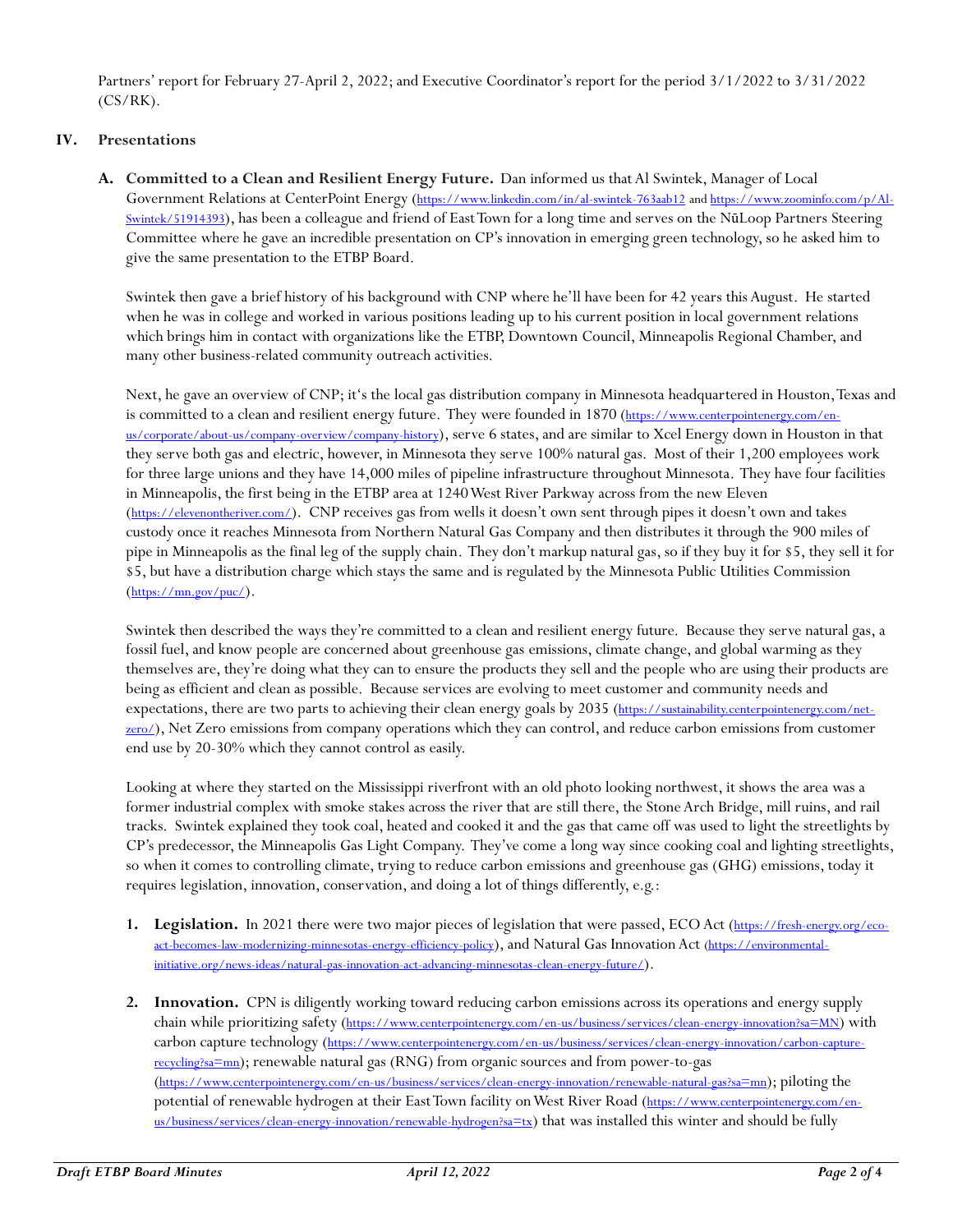operational by the end of Q2.

**3. Conservation.** To ensure system is as tight as possible to avoid methane emissions, they're investing billions of dollars to replace cast iron pipes, old fittings, obsolete valves with better technology which is part of road construction and utility installation one sees happening ([https://www.centerpointenergy.com/en](https://www.centerpointenergy.com/en-us/Documents/Methane%20Reduction%20MN.pdf)[us/Documents/Methane%20Reduction%20MN.pdf](https://www.centerpointenergy.com/en-us/Documents/Methane%20Reduction%20MN.pdf)).

CNP's conservation and energy efficiency programs are mandated by the Minnesota Conservation Improvement Program (<https://www.auditor.leg.state.mn.us/ped/pedrep/0504ch1.pdf>).

To learn more about CPN's clean energy resources, visit [https://sustainability.centerpointenergy.com/net-zero/helping-customers](https://sustainability.centerpointenergy.com/net-zero/helping-customers-achieve-net-zero/energy-efficiency/)[achieve-net-zero/energy-efficiency/](https://sustainability.centerpointenergy.com/net-zero/helping-customers-achieve-net-zero/energy-efficiency/), or contact Swintek at [albert.swintek@centerpointenergy.com](mailto:albert.swintek@centerpointenergy.com) or 612-910-1239.

**B. Hennepin County/MDC-DID Social Worker Program.** Dan advised because of the concerns for safety and livability in downtown Minneapolis by businesses and residents, he wanted to ensure the Board was aware of this innovative partnership ([https://www.mplsdid.com/news\\_article/show/1144162](https://www.mplsdid.com/news_article/show/1144162)).

Elizabeth Bieging, Supervisor of the Social Work Unit at Hennepin County ([https://www.zoominfo.com/p/Elizabeth-](https://www.zoominfo.com/p/Elizabeth-Bieging/2604335075)[Bieging/2604335075](https://www.zoominfo.com/p/Elizabeth-Bieging/2604335075)), explained they've had a partnership with the DID for just over a year, and it's been great to work with them and businesses to help get resources to people in need. She is staff at the Behavioral Health Center at 1800 Chicago Avenue (<https://www.hennepin.us/residents/health-medical/behavioral-health-center>), and supervises James Seals, the Outreach Social Worker at Hennepin County ([https://www.linkedin.com/in/james-seals-439b07208/,](https://www.linkedin.com/in/james-seals-439b07208/) and

[https://www.mplsdid.com/news\\_article/show/1168731](https://www.mplsdid.com/news_article/show/1168731)). Seals' role was created to help connect people downtown 18 and over with mental health, substance use, and/or housing issues with resources, so he's out on the streets outreaching and engaging with people on a daily basis. A lot of the work is relational, i.e., meeting people where they are, learning about them, helping meet their basic needs, and working with them to connect with services for additional support to meet their individual goals. Thus far in 2022 (January to March), he's made about 350 contacts with 138 distinct individuals. His work is in the moment; he connects with people, provides referrals and support on the spot, and helps connects people back to existing providers. He also has a van, provided by the DID, to transport individuals to the Behavioral Health Center where upon arrival they are staffed with case managers who will work with them to get connected to services. They are looking at Seals' role and the walk-in center to reduce unnecessary emergency department or inpatient hospitalization visits, criminal justice involvement, and increase access to community health support. If we ever see anyone in need, we can send them to the walk-in center, Monday to Friday, 9 a.m. to 9 p.m., or Seals can be dispatched through the Safety Communications Center (<https://www.mplsdid.com/page/show/7164035-safety-communications-center>) at 612-332-1111.

Seals advised his days are different but most of the time he's downtown assisting residents, visitors, or people experiencing mental health, substance use, and/or housing challenges. He's boots on the ground giving any assistance to those he runs into on a daily basis. Since this winter he's focused on referrals to the Homeless to Housing program (<https://www.hennepin.us/residents/human-services/homeless-to-housing>), GRH or Housing Support (<https://www.hennepin.us/business/work-with-henn-co/housing-providers>), as well as meeting people where they are in bus shelters on Nicollet and downtown skyways and transporting them to the walk-in center. It's an ongoing job, different every day, but very rewarding and he couldn't think of a better job to be a part of. It's springtime which brings on new challenges and more people which they're here to help people and provide services and resources.

For we have additional questions or would like more information, Bieging can be reached at *[elizabeth.bieging@hennepin.us](mailto:elizabeth.bieging@hennepin.us)* or 612-220-2878.

# **V. Action Item: None**

# **VI. Updates**

# **A. Executive Director's Professional Update**

Dan, who has been with the ETBP for the last 13-1/5 years, the last 7-1/2 of which he served as its Executive Director, announced he has accepted a role nearby at Sherman Associates as its new Director of Business Development and Public Affairs. He's known Board member Richard Kiemen as well as Chris and George Sherman ([https://www.sherman-](https://www.sherman-associates.com/about/)